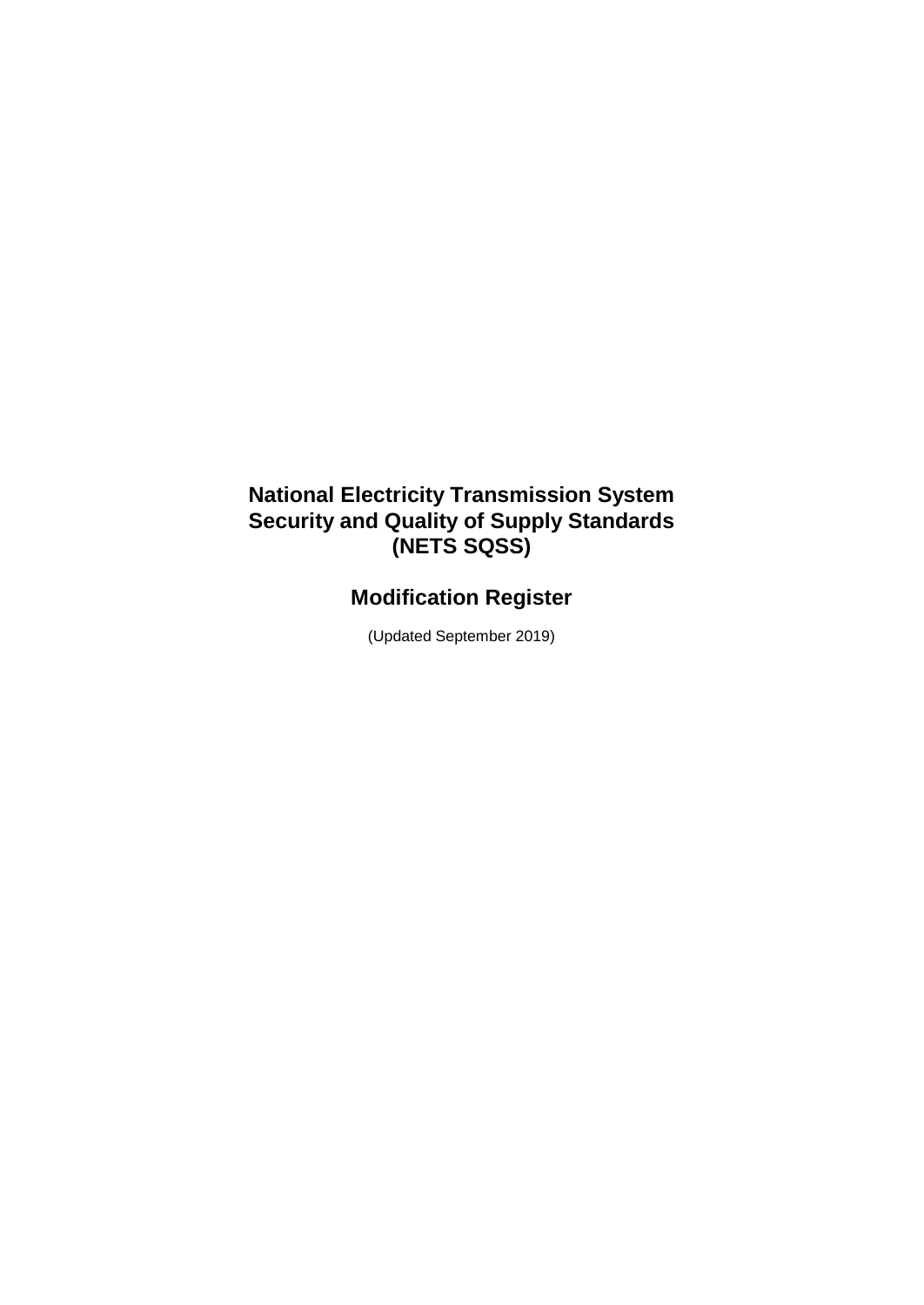## **Modification Summary**

Dates in **bold** are confirmed dates, while dates in *italics* are anticipated dates for future milestones.

| <b>SQSS</b><br><b>GSR</b><br>No. | <b>Title</b>                                                                | <b>Modification</b><br>Proposal Raised | Stage<br>Workgroup | Workgroup<br>Meeting<br>Previous | Workgroup<br>Meeting<br>Next | Report Approved<br>by Review Panel<br>Panel<br>Workgroup | Published<br>$\overline{6}$ | <b>I/C Closed</b> | Responses<br>Received | $\mathbf{c}$<br>Modification<br>Authority<br>Report<br>Submitted | <b>Authority</b><br>Decision | Implementation<br>Date |
|----------------------------------|-----------------------------------------------------------------------------|----------------------------------------|--------------------|----------------------------------|------------------------------|----------------------------------------------------------|-----------------------------|-------------------|-----------------------|------------------------------------------------------------------|------------------------------|------------------------|
| 016                              | <b>Embedded Generation</b><br>Assumptions                                   | 22 July<br>2013                        | $\rightarrow$      | 11<br><b>January</b><br>2017     | $\rightarrow$                | 4 Dec<br>2017                                            | 6 Dec<br>2017               | 3 Jan<br>2018     | $\rightarrow$         | 28 Feb<br>2018                                                   | 25 May<br>2018               | 01/04/2019             |
| 018                              | Treatment of Sub-<br>Synchronous Oscillations in<br>the NETS SQSS           | 4 December<br>2013                     | $\rightarrow$      | $\rightarrow$                    | $\rightarrow$                | 2 Dec<br>2015                                            | 11 April<br>2016            | 09 May<br>2016    | $\rightarrow$         | 31 Jan<br>2017                                                   | 7 March<br>2017              | 01/04/2019             |
| 022                              | Security and Economy<br><b>Required Transfer Conditions</b>                 | 1 June 2016                            | $\rightarrow$      | 24 May<br>2014                   | <b>TBC</b>                   |                                                          |                             |                   |                       |                                                                  |                              | <b>Work</b><br>ongoing |
| 023                              | Clarification of the N-1-1<br>Requirements and minor<br>housekeeping change | 9 May 2018                             | $\boldsymbol{x}$   | $\boldsymbol{x}$                 | $\boldsymbol{x}$             | $\boldsymbol{x}$                                         | 25 June<br>2018             | 20 July<br>2018   | $\rightarrow$         | 24 Aug<br>2018                                                   |                              | 01/04/2019             |
| 024                              | National Grid Legal<br><b>Separation Changes</b>                            | 9 May 2018                             | $\mathbf{x}$       | $\boldsymbol{x}$                 | $\mathbf{x}$                 | $\mathbf{x}$                                             | 08 June<br>2016             | 05 July<br>2018   | $\rightarrow$         | 24 Aug<br>2018                                                   |                              | 01/04/2019             |
| 025                              | ER P28 Diagram Update                                                       | 14 Sep 2018                            |                    |                                  |                              |                                                          | Sep 2018                    | Oct 2018          | $\rightarrow$         | <b>Nov 2018</b>                                                  |                              | <b>TBC</b>             |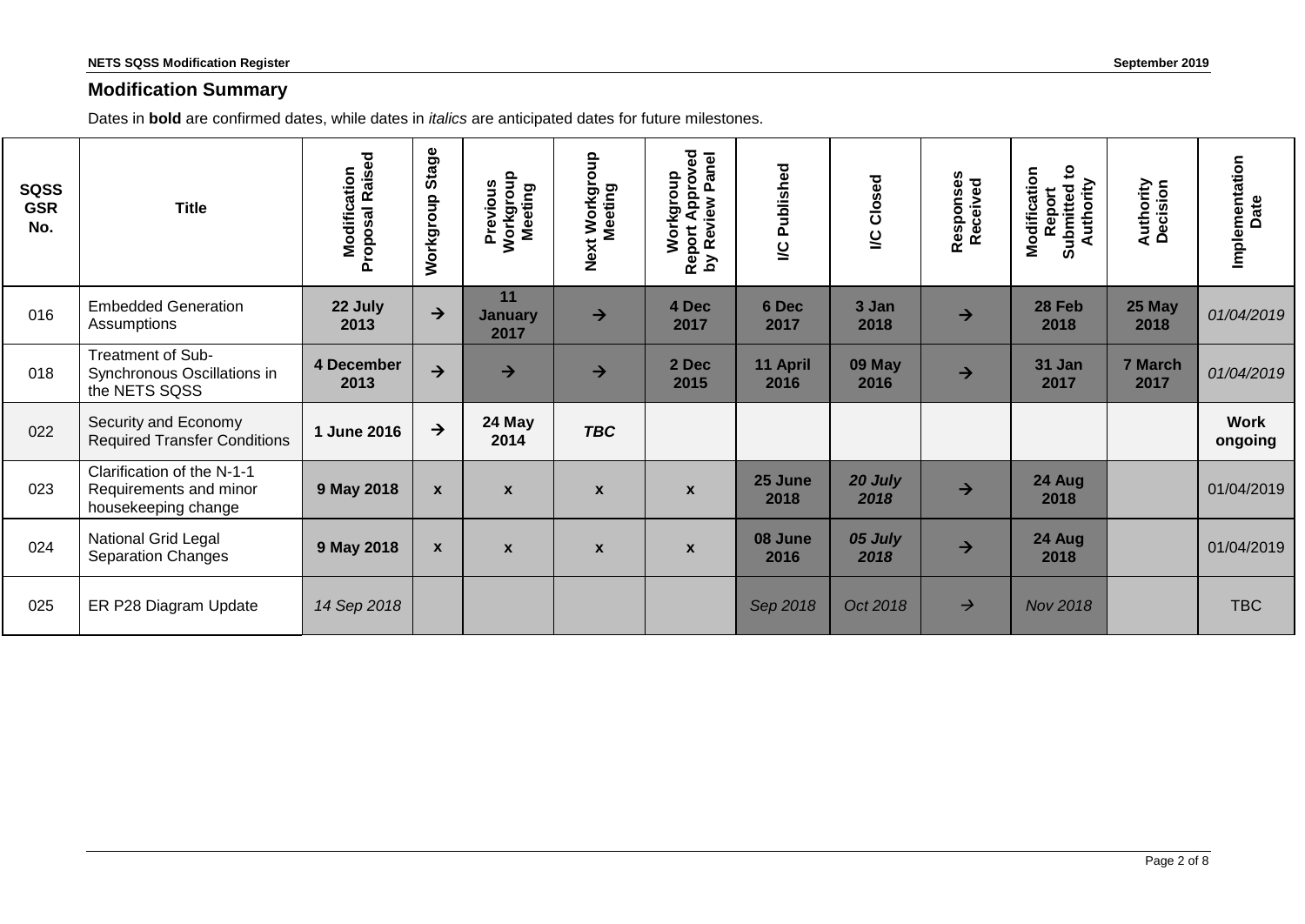## **Ongoing Modifications**

| <b>SQSS GSR No.</b>         | 016                                                                                                                                                                                                                                                                                                                                                                                                                                                                                                                                                                                                                                                                                                                                                                                                                                                                                                                                                                                                                                                                                                                                                                               |                                                                                                                                                                                                                                                                                                                                                                                                                                                                                                                                                                                                                                                                                                                                                                                                                                                                                                                                                                                                                                                                                                                                                                                                                                                                                                                                                                                                                                                |  |  |  |
|-----------------------------|-----------------------------------------------------------------------------------------------------------------------------------------------------------------------------------------------------------------------------------------------------------------------------------------------------------------------------------------------------------------------------------------------------------------------------------------------------------------------------------------------------------------------------------------------------------------------------------------------------------------------------------------------------------------------------------------------------------------------------------------------------------------------------------------------------------------------------------------------------------------------------------------------------------------------------------------------------------------------------------------------------------------------------------------------------------------------------------------------------------------------------------------------------------------------------------|------------------------------------------------------------------------------------------------------------------------------------------------------------------------------------------------------------------------------------------------------------------------------------------------------------------------------------------------------------------------------------------------------------------------------------------------------------------------------------------------------------------------------------------------------------------------------------------------------------------------------------------------------------------------------------------------------------------------------------------------------------------------------------------------------------------------------------------------------------------------------------------------------------------------------------------------------------------------------------------------------------------------------------------------------------------------------------------------------------------------------------------------------------------------------------------------------------------------------------------------------------------------------------------------------------------------------------------------------------------------------------------------------------------------------------------------|--|--|--|
| <b>Title</b>                | <b>Embedded Generation Assumptions</b>                                                                                                                                                                                                                                                                                                                                                                                                                                                                                                                                                                                                                                                                                                                                                                                                                                                                                                                                                                                                                                                                                                                                            |                                                                                                                                                                                                                                                                                                                                                                                                                                                                                                                                                                                                                                                                                                                                                                                                                                                                                                                                                                                                                                                                                                                                                                                                                                                                                                                                                                                                                                                |  |  |  |
| <b>Proposer</b>             | Vandad Hamidi (NGET)                                                                                                                                                                                                                                                                                                                                                                                                                                                                                                                                                                                                                                                                                                                                                                                                                                                                                                                                                                                                                                                                                                                                                              |                                                                                                                                                                                                                                                                                                                                                                                                                                                                                                                                                                                                                                                                                                                                                                                                                                                                                                                                                                                                                                                                                                                                                                                                                                                                                                                                                                                                                                                |  |  |  |
| <b>Submitted</b>            | 22 July 2013                                                                                                                                                                                                                                                                                                                                                                                                                                                                                                                                                                                                                                                                                                                                                                                                                                                                                                                                                                                                                                                                                                                                                                      |                                                                                                                                                                                                                                                                                                                                                                                                                                                                                                                                                                                                                                                                                                                                                                                                                                                                                                                                                                                                                                                                                                                                                                                                                                                                                                                                                                                                                                                |  |  |  |
|                             | <b>Modification Description</b>                                                                                                                                                                                                                                                                                                                                                                                                                                                                                                                                                                                                                                                                                                                                                                                                                                                                                                                                                                                                                                                                                                                                                   | <b>Progress</b>                                                                                                                                                                                                                                                                                                                                                                                                                                                                                                                                                                                                                                                                                                                                                                                                                                                                                                                                                                                                                                                                                                                                                                                                                                                                                                                                                                                                                                |  |  |  |
| across GB.<br>calculations. | GSR016 was raised to specify how embedded generation should be treated in<br>Chapter 4 MITS studies. The GSR009 modification to the NETS SQSS in 2011<br>specified certain scaling factors for various types of generation (based on fuel<br>type) with different scaling factors under the economy and security criteria.<br>These scaling factors are only considered for "large" power stations (i.e.<br>generation over 100MW in England and Wales).<br>Boundary transfer calculations are performed assuming static net demand within<br>the boundaries. The net demand is supplied to transmission companies as part<br>of Week 24 Data submissions from the DNOs. Given the increase in the<br>penetration of embedded generation, it is no longer possible to accurately<br>calculate boundary transfers without considering the impact of embedded<br>generators within the boundaries. To date, there is no standard treatment of<br>embedded generation in the DNO submissions, leading to various assumptions<br>It is therefore recommended to amend the NETS SQSS to explicitly specify how<br>to include the impact of small and medium power stations on boundary | <b>Modification Proposal</b><br>The Modification Proposal was proposed at the NETS SQSS Review Panel<br>meeting on 22 July 2013 where the NETS SQSS Review Panel determined that<br>the Modification Proposal will progress to a Workgroup, subject to ratification of<br>the Terms of Reference.<br>Workgroup<br>The NETS SQSS Review Panel determined that a Workgroup was required to<br>investigate these issues. The Terms of Reference have been agreed by the<br>NETS SQSS Review Panel and a Workgroup has been established with<br>Workgroup Meetings in progress. The Draft Workgroup Report is currently being<br>reviewed by the Workgroup.<br><b>Industry Consultation</b><br>GSR016 was published for Industry Consultation on 6 December 2017 and<br>closed on 3 January 2018.<br><b>Modification Report</b><br>The GSR016 Modification Report was submitted to the Authority on 28 February<br>2018.<br><b>Authority Decision &amp; Implementation</b><br>The Authority approved GSR016 on 25 May 2018. The Authority also made a<br>decision to delay the implementation of GSR018 and issue a second Industry<br>Consultation to include both GSR016 and GSR018, so that both modifications<br>can be implemented together. The Authority has not yet issued the statutory<br>consultation to modify the licenses and will do so at an appropriate time in the<br>future.<br>This modification was implemented on 1/04/2019. |  |  |  |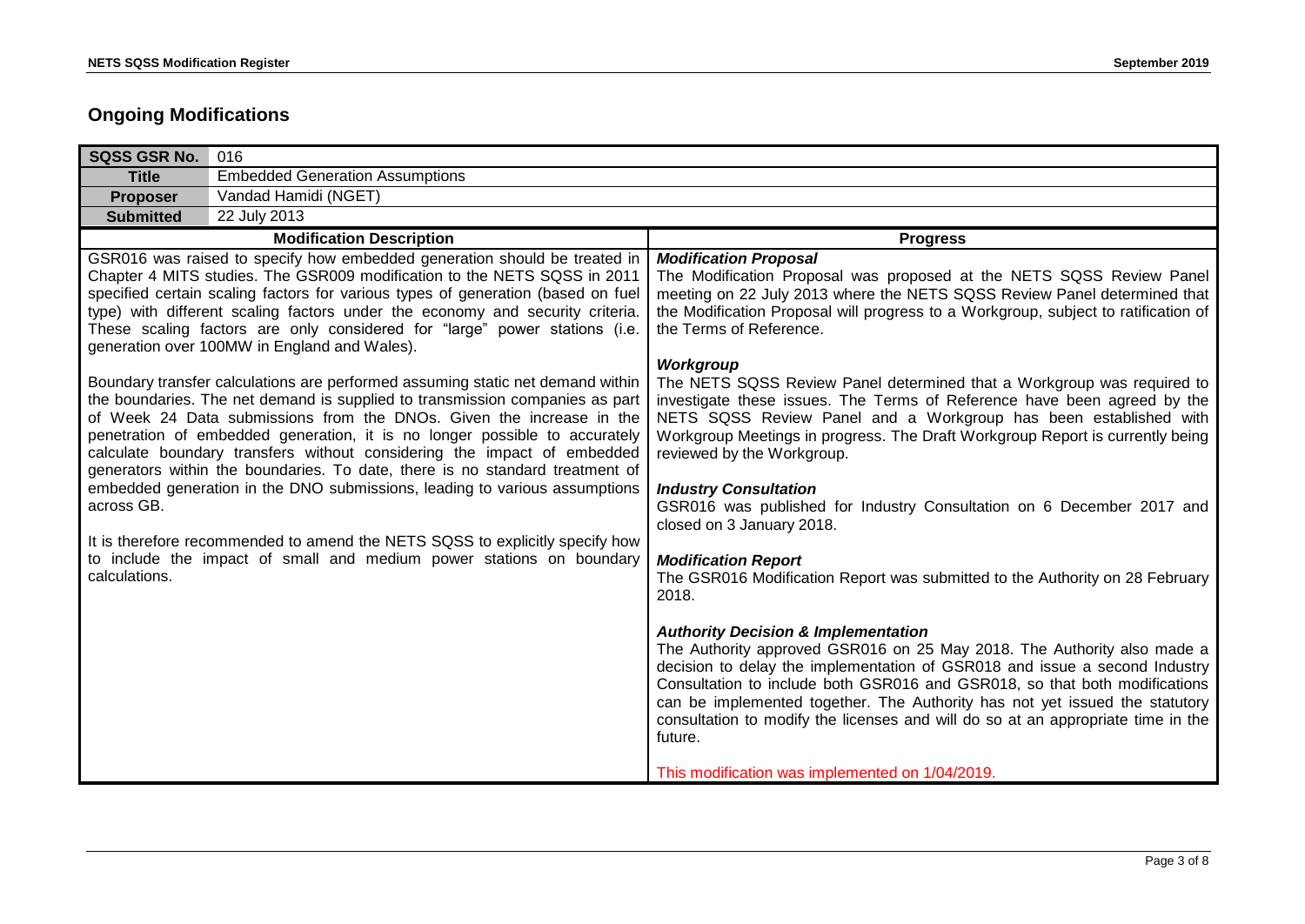| SQSS GSR No.     | 018                                                                                                                                                                                                                                                                                                                                                                                                                                                                                                                                                         |                                                                                                                                                                                                                                                                                                                                                                                                                                                                                                                                                                                                                      |  |  |  |
|------------------|-------------------------------------------------------------------------------------------------------------------------------------------------------------------------------------------------------------------------------------------------------------------------------------------------------------------------------------------------------------------------------------------------------------------------------------------------------------------------------------------------------------------------------------------------------------|----------------------------------------------------------------------------------------------------------------------------------------------------------------------------------------------------------------------------------------------------------------------------------------------------------------------------------------------------------------------------------------------------------------------------------------------------------------------------------------------------------------------------------------------------------------------------------------------------------------------|--|--|--|
| <b>Title</b>     | Treatment of Sub-Synchronous Oscillations in the NETS SQSS                                                                                                                                                                                                                                                                                                                                                                                                                                                                                                  |                                                                                                                                                                                                                                                                                                                                                                                                                                                                                                                                                                                                                      |  |  |  |
| <b>Proposer</b>  | Graham Stein (NGET)                                                                                                                                                                                                                                                                                                                                                                                                                                                                                                                                         |                                                                                                                                                                                                                                                                                                                                                                                                                                                                                                                                                                                                                      |  |  |  |
| <b>Submitted</b> | 4 December 2013                                                                                                                                                                                                                                                                                                                                                                                                                                                                                                                                             |                                                                                                                                                                                                                                                                                                                                                                                                                                                                                                                                                                                                                      |  |  |  |
|                  | <b>Modification Description</b>                                                                                                                                                                                                                                                                                                                                                                                                                                                                                                                             | <b>Progress</b>                                                                                                                                                                                                                                                                                                                                                                                                                                                                                                                                                                                                      |  |  |  |
|                  | A number of Transmission Licensees and Transmission Users are in the<br>process of enhancing their networks or connecting generation using Series<br>Capacitor and / or HVDC technology. Both of these types of equipment can<br>cause sub-synchronous oscillations (SSO) to occur by interacting with other<br>User's equipment in the form of sub-synchronous resonance (SSR) or sub-<br>synchronous torsional interaction (SSTI).<br>The Grid Code Review Panel Paper: "Suppression of Sub-Synchronous                                                   | <b>Modification Proposal</b><br>The Modification Proposal was proposed at the NETS SQSS Review Panel<br>meeting on 4 December 2013 where the NETS SQSS Review Panel determined<br>that the Modification Proposal will progress to a Workgroup, subject to<br>ratification of the Terms of Reference.<br>Workgroup<br>The NETS SQSS Review Panel determined that a Workgroup was required to                                                                                                                                                                                                                          |  |  |  |
|                  | Resonance from Series Compensators" (pp13/54) proposed changes to the Grid<br>Code to place obligations on Transmission Licensees to mitigate SSR where<br>Series Compensation is deployed. The Grid Code Review Panel asked that<br>these proposals be given further consideration in light of concerns raised by<br>Transmission Licensees about how and where any SSR related obligations are<br>expressed within the transmission frameworks. The Grid Code Review Panel<br>also asked whether there was a need to capture SSR and SSTI within the NETS | investigate these issues. The Terms of Reference were approved at the 2 April<br>2014 NETS SQSS Review Panel and a Workgroup has been established. The<br>Workgroup Report was presented and approved at the 2 December 2015 NETS<br>SQSS Review Panel. This shall now proceed to industry consultation in due<br>course.<br><b>Industry Consultation</b>                                                                                                                                                                                                                                                            |  |  |  |
| SQSS.            |                                                                                                                                                                                                                                                                                                                                                                                                                                                                                                                                                             | An Industry Consultation was published on 11 April 2016 with a closing date of<br>09 May 2016.<br><b>Modification Report</b><br>A Modification Report that summarises the Industry Consultation responses has<br>been produced and submitted to the Authority for a decision. The Modification<br>was sent back by the authority with a request for further work to be done. The                                                                                                                                                                                                                                     |  |  |  |
|                  |                                                                                                                                                                                                                                                                                                                                                                                                                                                                                                                                                             | Modification Report was re-submitted to the Authority.<br><b>Authority Decision &amp; Implementation</b><br>GSR018 was re-submitted to the Authority for a decision on 31 January 2017.<br>The Authority approved the modification on 7 March 2017 and the first Statutory<br>Industry Consultation to amend the licence closed on 19 March 2018. The<br>Authority has decided that this modification is not time critical so a second<br>Industry Consultation will be issued for GSR016 and GSR018, so that both<br>modifications can be implemented together.<br>This modification was implemented on 01/04/2019. |  |  |  |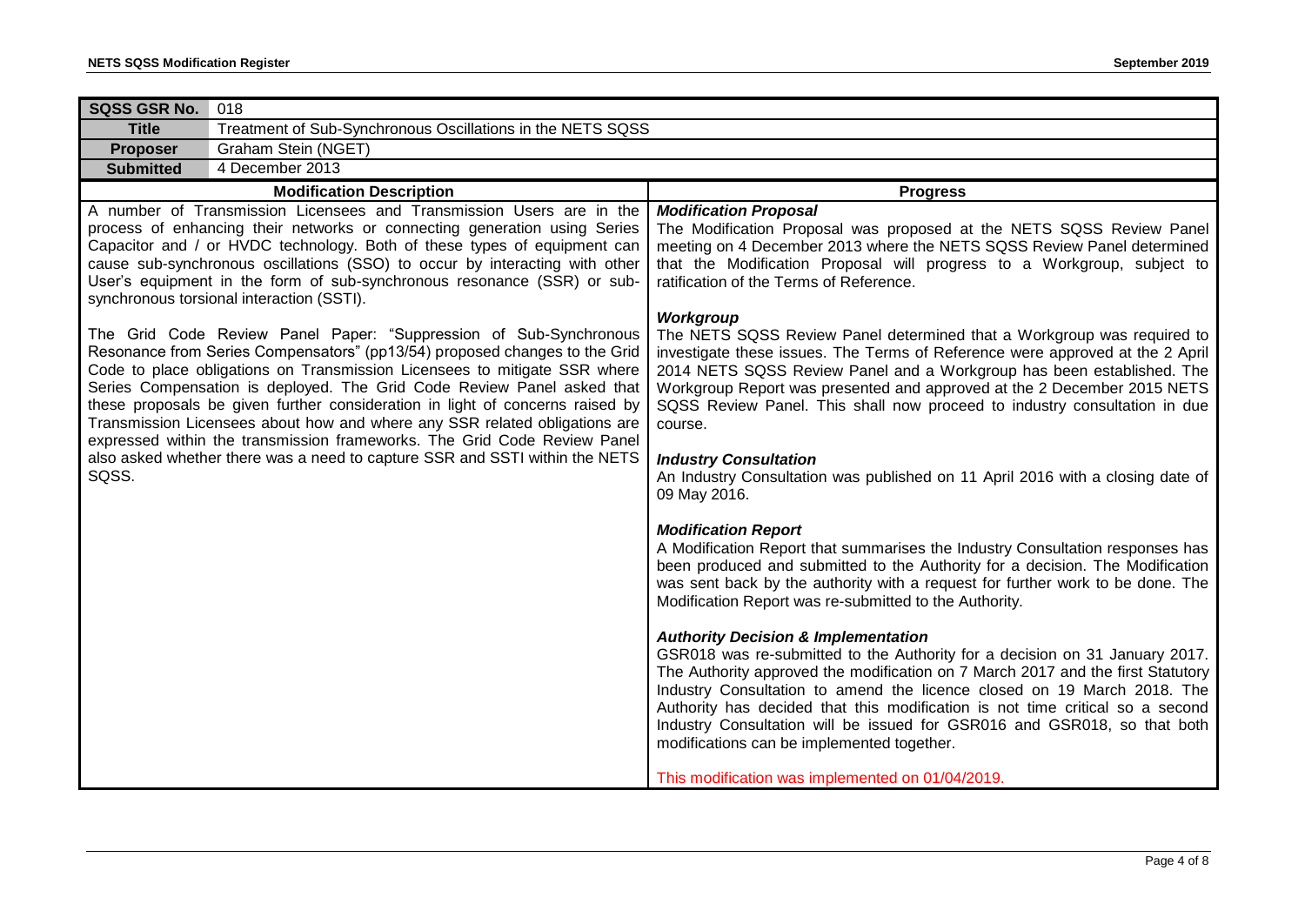| <b>SQSS GSR No.</b>    | 022                                                                                                                                                       |                                                                                                                                                                                                                                                                                                                                                                                                                                                                                                                                                                                                                                                                                                                                       |  |  |  |
|------------------------|-----------------------------------------------------------------------------------------------------------------------------------------------------------|---------------------------------------------------------------------------------------------------------------------------------------------------------------------------------------------------------------------------------------------------------------------------------------------------------------------------------------------------------------------------------------------------------------------------------------------------------------------------------------------------------------------------------------------------------------------------------------------------------------------------------------------------------------------------------------------------------------------------------------|--|--|--|
| <b>Title</b>           | Security and Economy Required Transfer Conditions                                                                                                         |                                                                                                                                                                                                                                                                                                                                                                                                                                                                                                                                                                                                                                                                                                                                       |  |  |  |
| <b>Proposer</b>        | <b>NGET</b>                                                                                                                                               |                                                                                                                                                                                                                                                                                                                                                                                                                                                                                                                                                                                                                                                                                                                                       |  |  |  |
| <b>Submitted</b>       | 1 June 2016                                                                                                                                               |                                                                                                                                                                                                                                                                                                                                                                                                                                                                                                                                                                                                                                                                                                                                       |  |  |  |
|                        | <b>Modification Description</b>                                                                                                                           | <b>Progress</b>                                                                                                                                                                                                                                                                                                                                                                                                                                                                                                                                                                                                                                                                                                                       |  |  |  |
| generation technology. | The Workgroup considers issues and interactions that arise when applying<br>NETS SQSS Section 4 criteria due to the availability of generation and due to | <b>Modification Proposal</b><br>The Modification Proposal was proposed at the NETS SQSS Review Panel<br>meeting on 1 June 2016 where the NETS SQSS Review Panel determined that<br>nominations for the Workgroup would be sent out and Terms of Reference<br>agreed.<br>Workgroup<br>The amended Terms of Reference were agreed at Panel on 8 February 2017.<br><b>Industry Consultation</b><br>GSR022 has not yet progressed to this stage.<br><b>Modification Report</b><br>GSR022 has not yet progressed to this stage.<br><b>Authority Decision &amp; Implementation</b><br>GSR022 has not yet progressed to this stage.<br>The SQSS Panel will be discussing this modification and next steps at the<br>September Panel meeting. |  |  |  |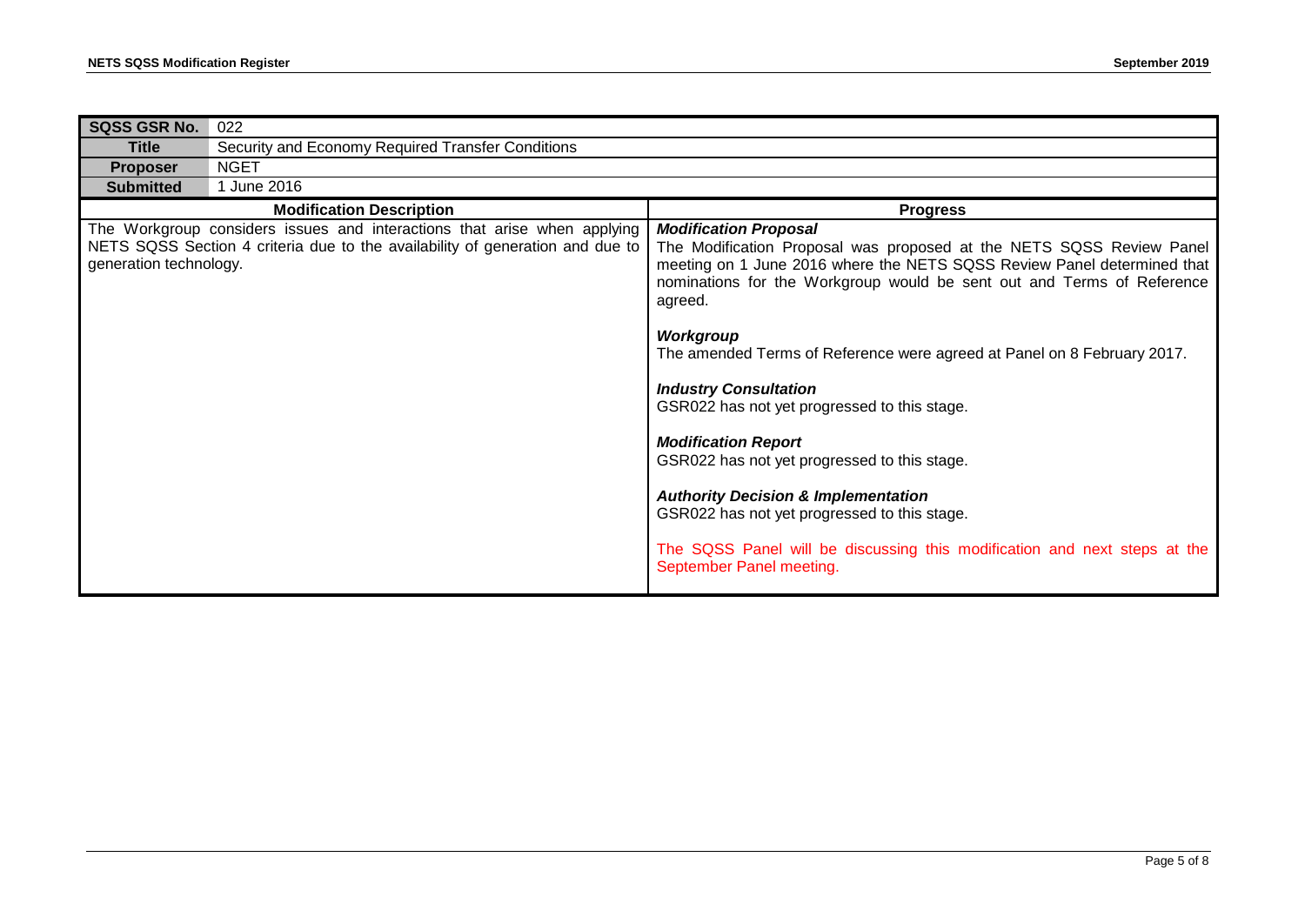| <b>SQSS GSR No.</b>  | 023                                                                                                                                                                                                                                                                                                                                                                                                        |                                                                                                                                                                                                                                                                                                                                                                                                                                                                                                                                                                                                                                                                                                                                                                                                           |  |  |  |
|----------------------|------------------------------------------------------------------------------------------------------------------------------------------------------------------------------------------------------------------------------------------------------------------------------------------------------------------------------------------------------------------------------------------------------------|-----------------------------------------------------------------------------------------------------------------------------------------------------------------------------------------------------------------------------------------------------------------------------------------------------------------------------------------------------------------------------------------------------------------------------------------------------------------------------------------------------------------------------------------------------------------------------------------------------------------------------------------------------------------------------------------------------------------------------------------------------------------------------------------------------------|--|--|--|
| <b>Title</b>         | Clarification of the N-1-1 Requirements and Minor Housekeeping Change                                                                                                                                                                                                                                                                                                                                      |                                                                                                                                                                                                                                                                                                                                                                                                                                                                                                                                                                                                                                                                                                                                                                                                           |  |  |  |
| <b>Proposer</b>      | <b>Bieshoy Awad (NGET)</b>                                                                                                                                                                                                                                                                                                                                                                                 |                                                                                                                                                                                                                                                                                                                                                                                                                                                                                                                                                                                                                                                                                                                                                                                                           |  |  |  |
| <b>Submitted</b>     | 9 May 2018                                                                                                                                                                                                                                                                                                                                                                                                 |                                                                                                                                                                                                                                                                                                                                                                                                                                                                                                                                                                                                                                                                                                                                                                                                           |  |  |  |
|                      | <b>Modification Description</b>                                                                                                                                                                                                                                                                                                                                                                            | <b>Progress</b>                                                                                                                                                                                                                                                                                                                                                                                                                                                                                                                                                                                                                                                                                                                                                                                           |  |  |  |
| Industry Governance. | The proposal seeks to modify the NETS SQSS to ensure that it reflects the<br>history of the requirement to secure parts of the NETS against a fault outage that<br>takes place during a planned outage (N-1-1 condition). It also proposes a minor<br>housekeeping change to reflect the name change of one Transmission Licensee<br>(SHETL to SHET) in both the NETS SQSS and the corresponding NETS SQSS | <b>Modification Proposal</b><br>The Modification Proposal was proposed at the NETS SQSS Review Panel<br>meeting on 9 May 2018 where the NETS SQSS Review Panel determined that<br>following the review of a draft paper the modification proposal should proceed<br>directly to Industry Consultation as recommended by the Proposer.<br><b>Industry Consultation</b><br>A draft Industry Consultation Document was circulated to the NETS SQSS<br>Review Panel for approval on 1 June 2018. This was then released for Industry<br>Consultation on 25 June 2018 for a period of 20 working days and closed on 20<br>July 2018.                                                                                                                                                                           |  |  |  |
|                      |                                                                                                                                                                                                                                                                                                                                                                                                            | <b>Modification Report</b><br>The GSR023 Modification Report was submitted to the Authority on 24 August<br>2018.<br><b>Authority Decision &amp; Implementation</b><br>GSR023 was submitted to the Authority for a decision on 24 August 2018. The<br>Authority approved the modification on 2 January 2019. On 16 February 2018,<br>the Authority proposed such a modification to implement GSR018. Due to the<br>upcoming arrival of further SQSS modification proposals, e.g. GSR016, the<br>Authority decided, with the support of the SQSS Panel, to delay the<br>implementation of GSR018 such that multiple SQSS modifications could be<br>implemented simultaneously. The Authority are to shortly consult on a new<br>licence modification proposal in order to implement GSR018, GSR016, GSR023 |  |  |  |
|                      |                                                                                                                                                                                                                                                                                                                                                                                                            | and GSR024 simultaneously.<br>This modification was implemented on 01/04/2019.                                                                                                                                                                                                                                                                                                                                                                                                                                                                                                                                                                                                                                                                                                                            |  |  |  |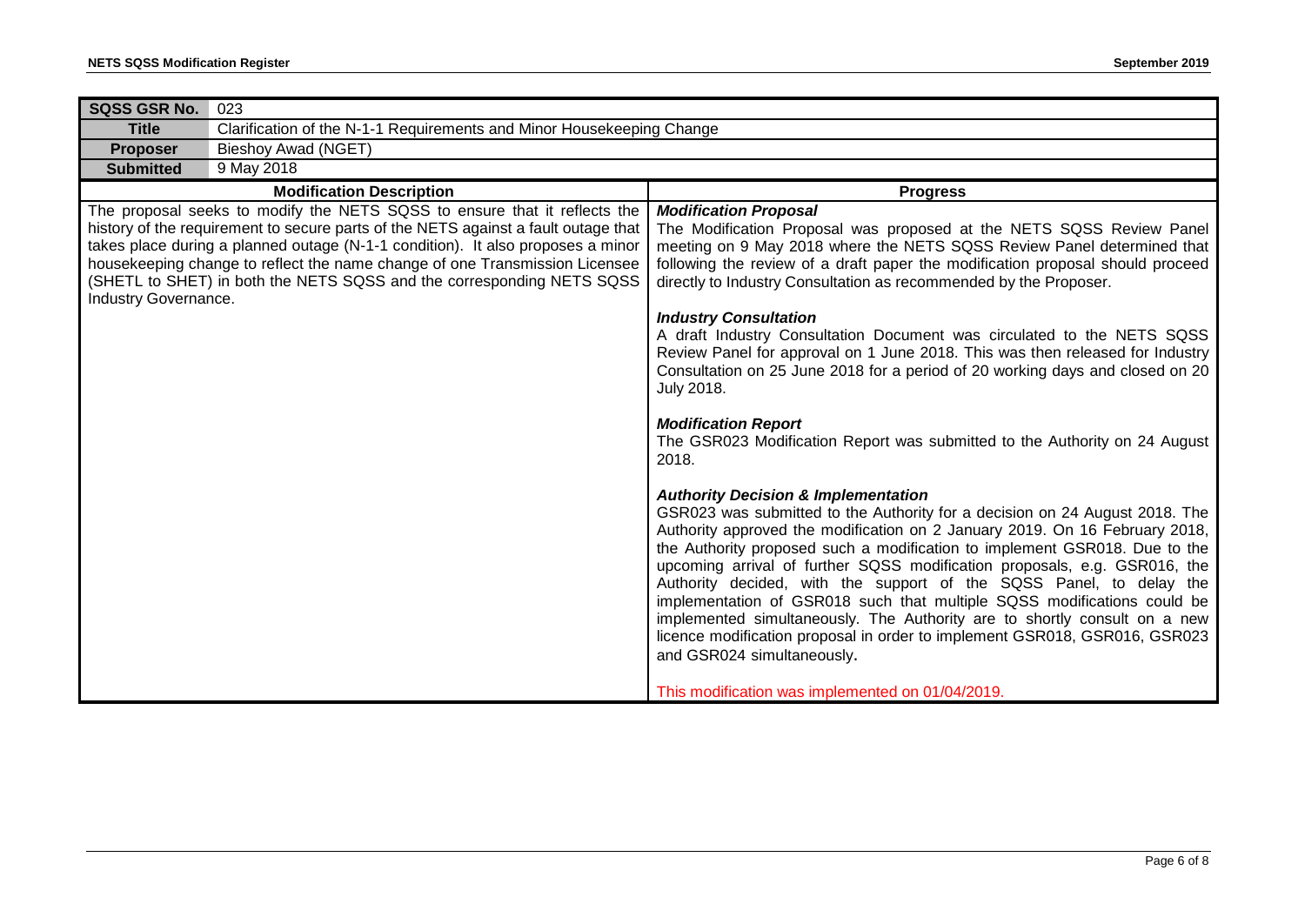| <b>SQSS GSR No.</b> | 024                                                                                                                                                                                                                                                                         |                                                                                                                                                                                                                                                                                                                                                                                                                                                                                                                                                                                                                                                                                                                                                                                                                                                                                                                                                                                                                                                                                                                                                                                                                                                                                                                                                                                                                                                                                                                                                                                                                                                                                                                                                           |  |  |  |
|---------------------|-----------------------------------------------------------------------------------------------------------------------------------------------------------------------------------------------------------------------------------------------------------------------------|-----------------------------------------------------------------------------------------------------------------------------------------------------------------------------------------------------------------------------------------------------------------------------------------------------------------------------------------------------------------------------------------------------------------------------------------------------------------------------------------------------------------------------------------------------------------------------------------------------------------------------------------------------------------------------------------------------------------------------------------------------------------------------------------------------------------------------------------------------------------------------------------------------------------------------------------------------------------------------------------------------------------------------------------------------------------------------------------------------------------------------------------------------------------------------------------------------------------------------------------------------------------------------------------------------------------------------------------------------------------------------------------------------------------------------------------------------------------------------------------------------------------------------------------------------------------------------------------------------------------------------------------------------------------------------------------------------------------------------------------------------------|--|--|--|
| <b>Title</b>        | National Grid Legal Separation Changes                                                                                                                                                                                                                                      |                                                                                                                                                                                                                                                                                                                                                                                                                                                                                                                                                                                                                                                                                                                                                                                                                                                                                                                                                                                                                                                                                                                                                                                                                                                                                                                                                                                                                                                                                                                                                                                                                                                                                                                                                           |  |  |  |
| <b>Proposer</b>     | James Martin (NGET)                                                                                                                                                                                                                                                         |                                                                                                                                                                                                                                                                                                                                                                                                                                                                                                                                                                                                                                                                                                                                                                                                                                                                                                                                                                                                                                                                                                                                                                                                                                                                                                                                                                                                                                                                                                                                                                                                                                                                                                                                                           |  |  |  |
| <b>Submitted</b>    | 9 May 2018                                                                                                                                                                                                                                                                  |                                                                                                                                                                                                                                                                                                                                                                                                                                                                                                                                                                                                                                                                                                                                                                                                                                                                                                                                                                                                                                                                                                                                                                                                                                                                                                                                                                                                                                                                                                                                                                                                                                                                                                                                                           |  |  |  |
|                     | <b>Modification Description</b>                                                                                                                                                                                                                                             | <b>Progress</b>                                                                                                                                                                                                                                                                                                                                                                                                                                                                                                                                                                                                                                                                                                                                                                                                                                                                                                                                                                                                                                                                                                                                                                                                                                                                                                                                                                                                                                                                                                                                                                                                                                                                                                                                           |  |  |  |
|                     | The proposal seeks to ensure that the National Grid legal separation changes<br>are updated and reflected in the NETS SQSS and the SQSS Industry<br>Governance Framework. The changes will incorporate the new entity National<br>Grid Electricity System Operator (NGESO). | <b>Modification Proposal</b><br>The Modification Proposal was proposed at the NETS SQSS Review Panel<br>meeting on 9 May 2018 where the NETS SQSS Review Panel determined that<br>following the review of a draft paper the modification proposal should proceed<br>directly to Industry Consultation as recommended by the Proposer.<br><b>Industry Consultation</b><br>A draft Industry Consultation Document was circulated to the NETS SQSS<br>Review Panel for approval on 24 May 2018. This was then released for Industry<br>Consultation on 8 June 2018 for a period of 20 working days and closed on 5<br>July 2018.<br><b>Modification Report</b><br>The GSR024 Modification Report was submitted to the Authority on 24 August<br>2018.<br><b>Authority Decision &amp; Implementation</b><br>GSR024 was submitted to the Authority for a decision on 24 August 2018. The<br>Authority approved the changes to the NETS SQSS proposed in GSR024 on 2<br>January 2019. For these changes to take effect we will need to modify the<br>relevant conditions of the electricity transmission licence so they refer to the new<br>version of the NETS SQSS. On 16 February 2018, the Authority proposed such<br>a modification to implement GSR018. Due to the upcoming arrival of further<br>NETS SQSS modification proposals, e.g. GSR016, the Authority decided, with<br>the support of the NETS SQSS Panel, to delay the implementation of GSR018<br>such that multiple SQSS modifications could be implemented simultaneously.<br>The Authority intend to shortly consult on a new licence modification proposal in<br>order to implement GSR018, GSR016, GSR023 and GSR024 simultaneously.<br>This modification was implemented on 01/04/2019. |  |  |  |